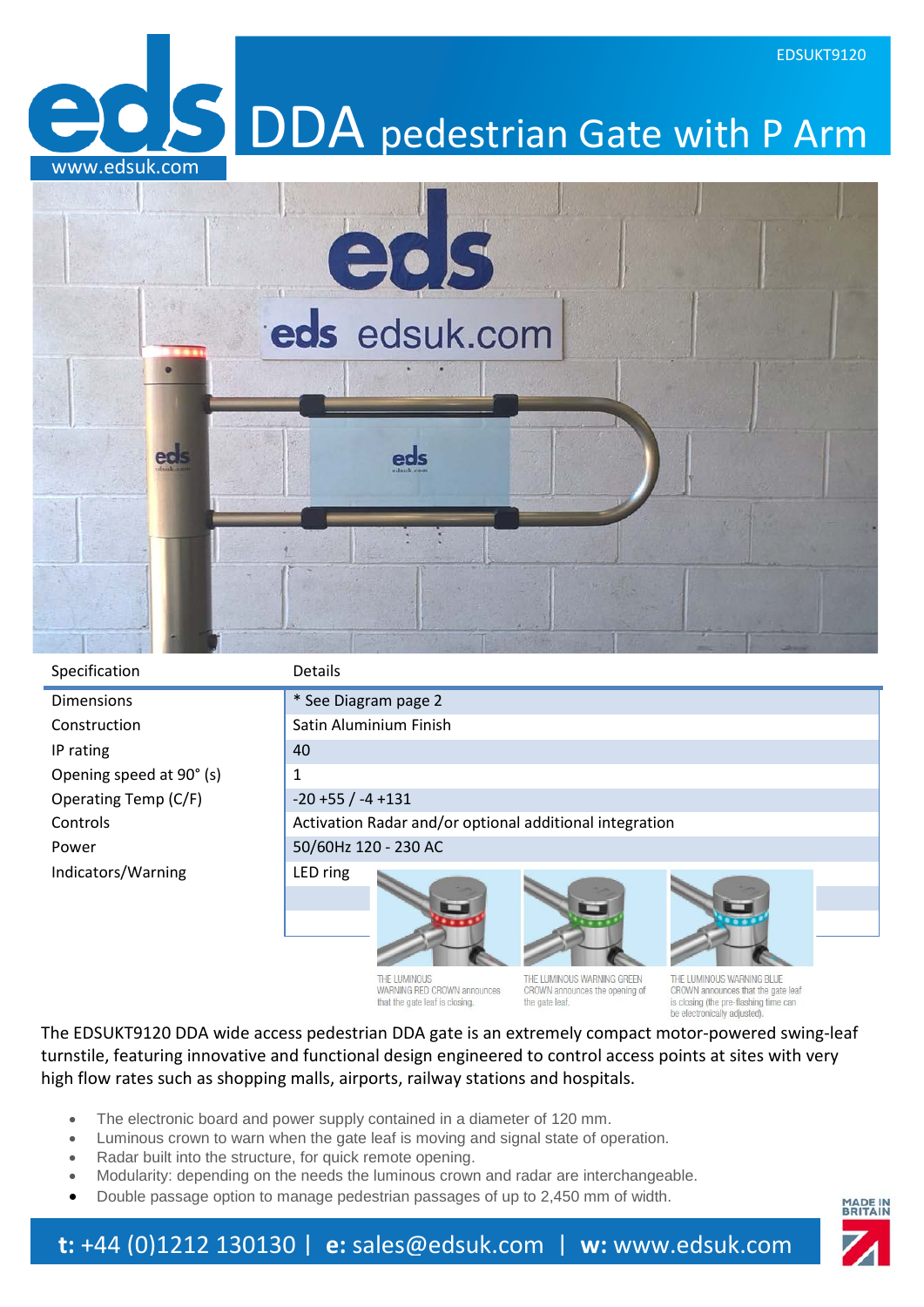**OS DDA** pedestrian Gate with P Arm



The electronic board and power source are built into the operator

## **Dimensions**

www.edsuk.com